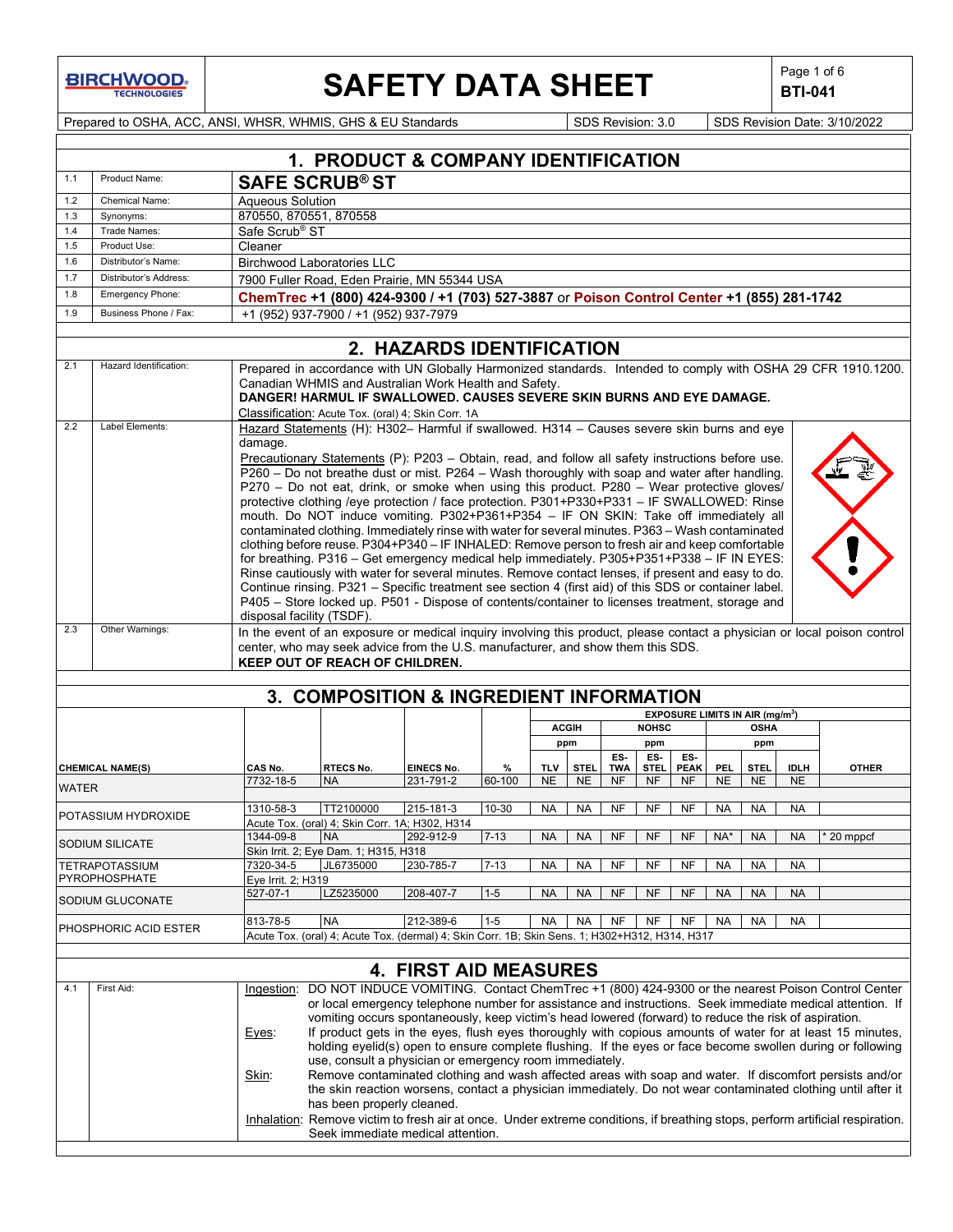**BIRCHWOOD** 

# **SAFETY DATA SHEET**  $\left|\begin{array}{c} \text{Page 2 of 6} \\ \text{BTI-041} \end{array}\right|$

**BTI-041**

Prepared to OSHA, ACC, ANSI, WHSR, WHMIS, GHS & EU Standards Superiority SDS Revision: 3.0 SDS Revision Date: 3/10/2022

|            | 4. FIRST AID MEASURES - cont'd                                   |                                                                                                                                                                                                                                                                                                  |                                                     |  |  |
|------------|------------------------------------------------------------------|--------------------------------------------------------------------------------------------------------------------------------------------------------------------------------------------------------------------------------------------------------------------------------------------------|-----------------------------------------------------|--|--|
| 4.2        | Effects of Exposure:                                             | Severe or permanent eye damage. Corrosive.<br>Eyes:<br>Severe irritation and possible burns.<br>Skin:                                                                                                                                                                                            |                                                     |  |  |
|            |                                                                  | Ingestion: Severe burns of mouth, throat and stomach. Symptoms may include vomiting, diarrhea, and abdominal                                                                                                                                                                                     |                                                     |  |  |
|            |                                                                  | pain.<br>Inhalation: Severe irritation of respiratory tract and mucous membranes; coughing, difficulty breathing.                                                                                                                                                                                |                                                     |  |  |
| 4.3        | Symptoms of Overexposure:                                        | Redness, burning, irritation, and swelling around eyes. Eye damaged<br>Eyes:                                                                                                                                                                                                                     |                                                     |  |  |
|            |                                                                  | Skin:<br>Redness, burning, itching, rash, and scaling of the skin (dermatitis).                                                                                                                                                                                                                  |                                                     |  |  |
|            |                                                                  | Ingestion: Nausea, vomiting, severe abdominal pain.<br>Inhalation: Coughing, wheezing, swelling of throat, irritation in mucous membranes, difficulty breathing.                                                                                                                                 |                                                     |  |  |
| 4.4        | Acute Health Effects:                                            | Severe or permanent eye damage. Severe irritation and possible burns. Severe burns of mouth, throat and stomach.                                                                                                                                                                                 |                                                     |  |  |
| 4.5        | Chronic Health Effects:                                          | Severe irritation of respiratory tract and mucous membranes.<br>Severe or permanent eye damage.                                                                                                                                                                                                  |                                                     |  |  |
| 4.6        | Target Organs:                                                   | Eyes, skin, respiratory system.                                                                                                                                                                                                                                                                  |                                                     |  |  |
| 4.7        | <b>Medical Conditions Aggravated</b><br>by Exposure:             | Pre-existing dermatitis, other skin conditions, and disorders of the target                                                                                                                                                                                                                      | <b>HEALTH</b><br>3                                  |  |  |
|            |                                                                  | organs (eyes, skin, and respiratory system). Preclude from exposure<br>those individuals that are susceptible to dermatitis, asthma or bronchitis.                                                                                                                                               | 0<br><b>FLAMMABILITY</b>                            |  |  |
|            |                                                                  |                                                                                                                                                                                                                                                                                                  | <b>PHYSICAL HAZARDS</b><br>1                        |  |  |
|            |                                                                  |                                                                                                                                                                                                                                                                                                  | <b>PROTECTIVE EQUIPMENT</b><br>В                    |  |  |
|            |                                                                  |                                                                                                                                                                                                                                                                                                  | <b>EYES</b><br><b>SKIN</b>                          |  |  |
|            |                                                                  | <b>5. FIREFIGHTING MEASURES</b>                                                                                                                                                                                                                                                                  |                                                     |  |  |
| 5.1        | Fire & Explosion Hazards:                                        | Non-flammable. Use media as appropriate for surrounding fire. Contact with metals may release                                                                                                                                                                                                    |                                                     |  |  |
|            |                                                                  | flammable hydrogen gas.                                                                                                                                                                                                                                                                          |                                                     |  |  |
| 5.2<br>5.3 | <b>Extinguishing Methods:</b><br><b>Firefighting Procedures:</b> | Carbon dioxide, foam, water spray, Halon (if permitted), dry chemical extinguisher.<br>As with any fire, firefighters should wear appropriate protective equipment including a MSHA/NIOSH                                                                                                        |                                                     |  |  |
|            |                                                                  | approved or equivalent self-contained breathing apparatus (SCBA) and protective clothing.                                                                                                                                                                                                        |                                                     |  |  |
|            |                                                                  | Hazardous decomposition products may be released. Thermal degradation may produce oxides of                                                                                                                                                                                                      |                                                     |  |  |
|            |                                                                  | carbon, and/or nitrogen, hydrocarbons and/or derivatives. Fire should be fought from a safe distance.<br>Prevent runoff from fire control or dilution from entering sewers, drains, drinking water supply, or any                                                                                |                                                     |  |  |
|            |                                                                  | natural waterway.                                                                                                                                                                                                                                                                                |                                                     |  |  |
|            |                                                                  | <b>6. ACCIDENTAL RELEASE MEASURES</b>                                                                                                                                                                                                                                                            |                                                     |  |  |
| 6.1        | Spills:                                                          | Before cleaning any spill or leak, individuals involved in spill cleanup must wear appropriate Personal Protective                                                                                                                                                                               |                                                     |  |  |
|            |                                                                  | Equipment (PPE). Use safety glasses or safety goggles and face shield; use gloves and other protective clothing (e.g.,                                                                                                                                                                           |                                                     |  |  |
|            |                                                                  | apron, boots, etc.) to prevent skin contact.<br>Small Spills: Wear appropriate protective equipment including gloves and protective eyewear. Use a non-combustible,                                                                                                                              |                                                     |  |  |
|            |                                                                  | inert material such as vermiculite or sand to soak up the product and place into a container for later disposal.                                                                                                                                                                                 |                                                     |  |  |
|            |                                                                  | Large Spills: Keep incompatible materials (e.g., organics such as oil) away from spill. Stay upwind and away from spill                                                                                                                                                                          |                                                     |  |  |
|            |                                                                  | or release. Isolate immediate hazard area and keep unauthorized personnel out of area. Stop spill or release if it can<br>be done with minimal risk. Wear appropriate protective equipment including respiratory protection as conditions warrant.                                               |                                                     |  |  |
|            |                                                                  | Recover as much free liquid as possible and collect in acid-resistant container. Use absorbent to pick up residue. Avoid                                                                                                                                                                         |                                                     |  |  |
|            |                                                                  | discharging liquid directly into a sewer or surface waters.                                                                                                                                                                                                                                      |                                                     |  |  |
|            |                                                                  | 7. HANDLING & STORAGE INFORMATION                                                                                                                                                                                                                                                                |                                                     |  |  |
| 7.1        | Work & Hygiene Practices:                                        | Avoid breathing mists or spray. Avoid eye and skin contact. Wear protective equipment when handling product. Keep out                                                                                                                                                                            |                                                     |  |  |
|            |                                                                  | of the reach of children. Do not eat, drink or smoke when handling this product. Wash thoroughly after handling.                                                                                                                                                                                 |                                                     |  |  |
| 7.2        | Storage & Handling:                                              | Immediately clean-up and decontaminate any spills or residues.<br>Use and store in a cool, dry, well-ventilated location (e.g., local exhaust ventilation, fans) away from heat and direct                                                                                                       |                                                     |  |  |
|            |                                                                  | sunlight. Keep away from incompatible substances (see Section 10). Protect containers from physical damage.                                                                                                                                                                                      |                                                     |  |  |
| 7.3        | Special Precautions:                                             | Empty containers may retain hazardous product residues.                                                                                                                                                                                                                                          |                                                     |  |  |
|            |                                                                  | 8. EXPOSURE CONTROLS & PERSONAL PROTECTION                                                                                                                                                                                                                                                       |                                                     |  |  |
| 8.1        | <b>Exposure Limits:</b>                                          | <b>ACGIH</b><br><b>NOHSC</b>                                                                                                                                                                                                                                                                     | OSHA<br><b>OTHER</b>                                |  |  |
|            | ppm $(mg/m3)$                                                    | <b>STEL</b><br><b>TLV</b><br><b>ES-TWA</b><br><b>ES-STEL</b><br><b>CHEMICAL NAME(S)</b>                                                                                                                                                                                                          | <b>ES-PEAK</b><br><b>STEL</b><br><b>IDLH</b><br>PEL |  |  |
| 8.2        | Ventilation & Engineering                                        | <b>NA</b><br><b>NA</b><br><b>NF</b><br><b>NF</b><br>SODIUM SILICATE                                                                                                                                                                                                                              | NF<br>NA*<br>$*$ 20 mppcf<br><b>NA</b><br><b>NA</b> |  |  |
|            |                                                                  | Use local or general exhaust ventilation to effectively remove and prevent buildup of vapors or mist generated from the                                                                                                                                                                          |                                                     |  |  |
|            | Controls:                                                        | handling of this product. Ensure appropriate decontamination equipment is available (e.g., sink, safety shower, eye-wash                                                                                                                                                                         |                                                     |  |  |
|            |                                                                  | station).                                                                                                                                                                                                                                                                                        |                                                     |  |  |
| 8.3        | <b>Respiratory Protection:</b>                                   | In instances where vapors or sprays of this product are generated, and respiratory protection is                                                                                                                                                                                                 |                                                     |  |  |
|            |                                                                  | needed, use only protection authorized by 29 CFR §1910.134, applicable U.S. State regulations, or<br>the Canadian CAS Standard Z94.4-93 and applicable standards of Canadian Provinces, EC member<br>States, or Australia (e.g., NIOSH approved respirator with full or half-face N95 cartridge) |                                                     |  |  |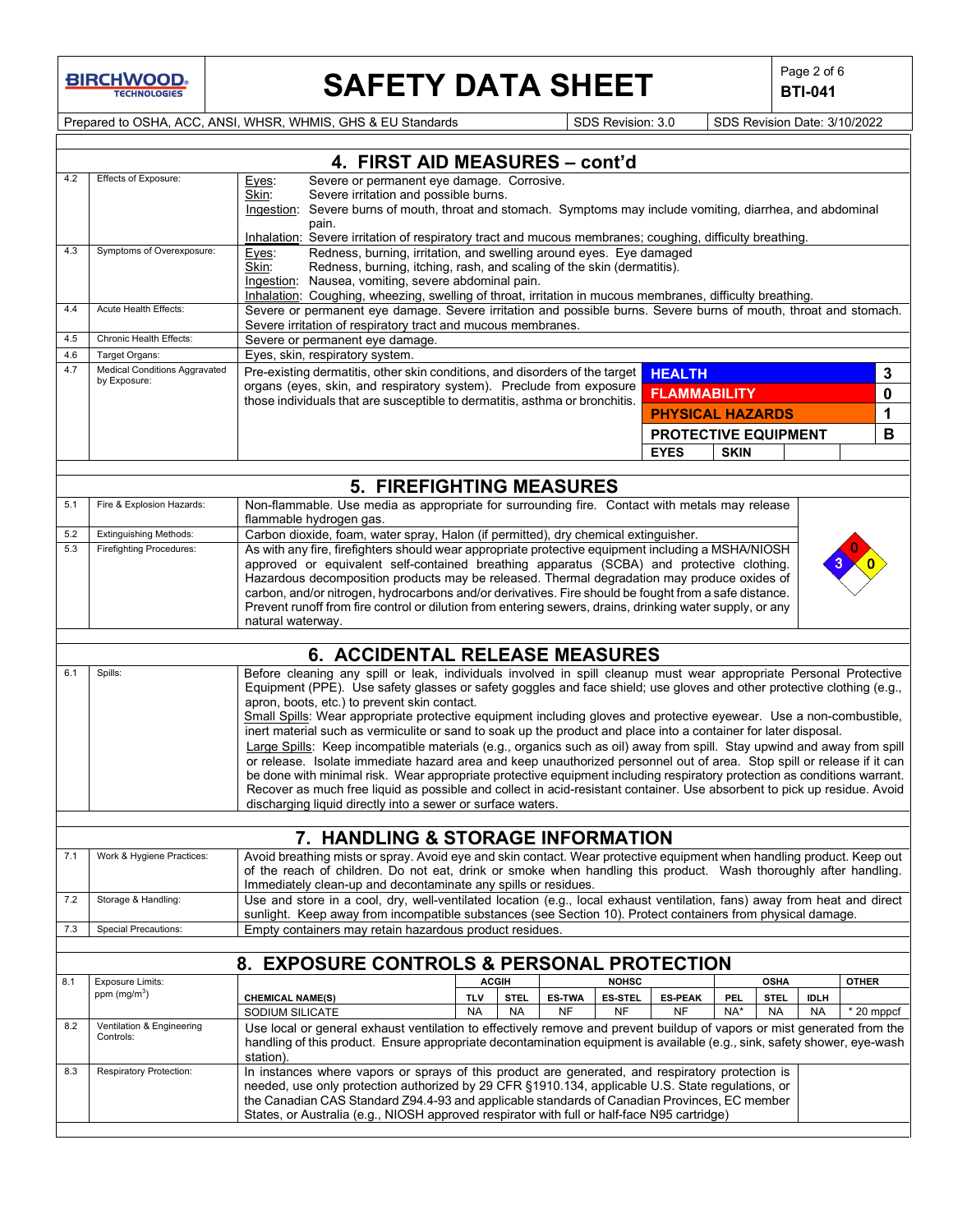

## SAFETY DATA SHEET **Page 3 of 6** Page 3 of 6

**BTI-041**

Prepared to OSHA, ACC, ANSI, WHSR, WHMIS, GHS & EU Standards SDS Revision: 3.0 SDS Revision Date: 3/10/2022

|              |                                           | 8. EXPOSURE CONTROLS & PERSONAL PROTECTION - cont'd                                                                                                                                                                                                                                                                                                                                  |  |  |
|--------------|-------------------------------------------|--------------------------------------------------------------------------------------------------------------------------------------------------------------------------------------------------------------------------------------------------------------------------------------------------------------------------------------------------------------------------------------|--|--|
| 8.4          | Eye Protection:                           | Safety glasses with side shields must be used when handling or using this product. A protective face<br>shield is also recommended.                                                                                                                                                                                                                                                  |  |  |
| 8.5          | Hand Protection:                          | Wear protective, chemical-resistant gloves (e.g., neoprene, nitrile, butyl rubber) when using or<br>handling this product.                                                                                                                                                                                                                                                           |  |  |
| 8.6          | <b>Body Protection:</b>                   | A chemical resistant apron and/or protective clothing are recommended when handling or using this<br>product.                                                                                                                                                                                                                                                                        |  |  |
|              |                                           |                                                                                                                                                                                                                                                                                                                                                                                      |  |  |
|              |                                           | 9. PHYSICAL & CHEMICAL PROPERTIES                                                                                                                                                                                                                                                                                                                                                    |  |  |
| 9.1          | Appearance:                               | Amber liquid                                                                                                                                                                                                                                                                                                                                                                         |  |  |
| 9.2          | Odor:                                     | Mild odor                                                                                                                                                                                                                                                                                                                                                                            |  |  |
| 9.3          | Odor Threshold:                           | NА                                                                                                                                                                                                                                                                                                                                                                                   |  |  |
| 9.4          | pH:                                       | 14.0                                                                                                                                                                                                                                                                                                                                                                                 |  |  |
| 9.5          | Melting Point/Freezing Point:             | <b>NA</b>                                                                                                                                                                                                                                                                                                                                                                            |  |  |
| 9.6          | Initial Boiling Point/Boiling<br>Range:   | > 100 °C (> 212 °F)                                                                                                                                                                                                                                                                                                                                                                  |  |  |
| 9.7          | Flashpoint:                               | <b>NA</b>                                                                                                                                                                                                                                                                                                                                                                            |  |  |
| 9.8          | Upper/Lower Flammability                  | LEL: NA; UEL: NA                                                                                                                                                                                                                                                                                                                                                                     |  |  |
| 9.9          | Limits:<br>Vapor Pressure:                | <b>NA</b>                                                                                                                                                                                                                                                                                                                                                                            |  |  |
| 9.10         | Vapor Density:                            | $> 1.0$ (air = 1.0)                                                                                                                                                                                                                                                                                                                                                                  |  |  |
| 9.11         | Relative Density:                         | 1.241                                                                                                                                                                                                                                                                                                                                                                                |  |  |
| 9.12         | Solubility:                               | Complete (water)                                                                                                                                                                                                                                                                                                                                                                     |  |  |
| 9.13         | Partition Coefficient (log Pow):          | <b>NA</b>                                                                                                                                                                                                                                                                                                                                                                            |  |  |
| 9.14         | Autoignition Temperature:                 | <b>NA</b>                                                                                                                                                                                                                                                                                                                                                                            |  |  |
| 9.15         | Decomposition Temperature:                | <b>NA</b>                                                                                                                                                                                                                                                                                                                                                                            |  |  |
| 9.16         | Viscosity:                                | NA                                                                                                                                                                                                                                                                                                                                                                                   |  |  |
| 9.17         | Other Information:                        | Evaporation Rate: $<$ 1.0 (ethyl ether = 1.0)                                                                                                                                                                                                                                                                                                                                        |  |  |
|              |                                           | <b>10. STABILITY &amp; REACTIVITY</b>                                                                                                                                                                                                                                                                                                                                                |  |  |
|              |                                           |                                                                                                                                                                                                                                                                                                                                                                                      |  |  |
| 10.1<br>10.2 | Stability:<br>Hazardous Decomposition     | Stable under normal storage and use conditions.<br>Contact with metals such as aluminum and zinc may produce hydrogen gas. Thermal decomposition can produce oxides                                                                                                                                                                                                                  |  |  |
|              | Products:                                 | of carbon, potassium, nitrogen and sulfur. If heated, may product violent reaction with water.                                                                                                                                                                                                                                                                                       |  |  |
| 10.3         | Hazardous Polymerization:                 | Will not occur.                                                                                                                                                                                                                                                                                                                                                                      |  |  |
| 10.4         | Conditions to Avoid:                      | Avoid high temperatures and incompatible materials.                                                                                                                                                                                                                                                                                                                                  |  |  |
| 10.5         | Incompatible Substances:                  | Water-reactive substances, metals (e.g. aluminum, zinc) strong acids, oxidizers, organic halogens, flammable liquids.                                                                                                                                                                                                                                                                |  |  |
|              |                                           |                                                                                                                                                                                                                                                                                                                                                                                      |  |  |
|              |                                           | <b>11. TOXICOLOGICAL INFORMATION</b>                                                                                                                                                                                                                                                                                                                                                 |  |  |
| 11.1         | Routes of Entry:                          | Inhalation:<br>Absorption: YES<br><b>YES</b><br>Ingestion:<br>NO                                                                                                                                                                                                                                                                                                                     |  |  |
| 11.2         | <b>Toxicity Data:</b>                     | Tetrapotassium Pyrophosphate: LD <sub>50</sub> (dermal, rabbit) > 4,640 mg/kg; Potassium Hydroxide: LD <sub>50</sub> (oral, rat) = 273 mg/kg;<br>Sodium Silicate LD $_{50}$ (oral, rat) = 1960 mg/kg.                                                                                                                                                                                |  |  |
| 11.3         | Acute Toxicity:                           | See Section 4.4                                                                                                                                                                                                                                                                                                                                                                      |  |  |
| 11.4         | Chronic Toxicity:                         | See Section 4.5                                                                                                                                                                                                                                                                                                                                                                      |  |  |
| 11.5         | Suspected Carcinogen:                     | NA.                                                                                                                                                                                                                                                                                                                                                                                  |  |  |
| 11.6         | Reproductive Toxicity:                    | This product is not reported to cause reproductive toxicity in humans.                                                                                                                                                                                                                                                                                                               |  |  |
|              | Mutagenicity:                             | This product is not reported to produce mutagenic effects in humans.                                                                                                                                                                                                                                                                                                                 |  |  |
|              | Embryotoxicity:                           | This product is not reported to produce embryotoxic effects in humans.                                                                                                                                                                                                                                                                                                               |  |  |
|              | Teratogenicity:<br>Reproductive Toxicity: | This product is not reported to cause teratogenic effects in humans.                                                                                                                                                                                                                                                                                                                 |  |  |
| 11.7         | Irritancy of Product:                     | This product is not reported to cause reproductive effects in humans.<br>See Section 4.2                                                                                                                                                                                                                                                                                             |  |  |
| 11.8         | <b>Biological Exposure Indices:</b>       | <b>NE</b>                                                                                                                                                                                                                                                                                                                                                                            |  |  |
| 11.9         | Physician Recommendations:                |                                                                                                                                                                                                                                                                                                                                                                                      |  |  |
|              |                                           | Treat symptomatically.                                                                                                                                                                                                                                                                                                                                                               |  |  |
|              | <b>12. ECOLOGICAL INFORMATION</b>         |                                                                                                                                                                                                                                                                                                                                                                                      |  |  |
| 12.1         | Environmental Stability:                  | No data available                                                                                                                                                                                                                                                                                                                                                                    |  |  |
| 12.2         | Effects on Plants & Animals:              | No data available.                                                                                                                                                                                                                                                                                                                                                                   |  |  |
| 12.3         | Effects on Aquatic Life:                  | No data available.                                                                                                                                                                                                                                                                                                                                                                   |  |  |
|              |                                           |                                                                                                                                                                                                                                                                                                                                                                                      |  |  |
|              |                                           | <b>13. DISPOSAL CONSIDERATIONS</b>                                                                                                                                                                                                                                                                                                                                                   |  |  |
| 13.1         | Waste Disposal:                           | Review current local, state and federal laws, codes, statutes and regulations to determine current status and appropriate<br>disposal method for the ingredients listed in Section 2. Any disposal practice must be in compliance with local, state, and<br>federal laws and regulations. Contact the appropriate agency for specific information. Treatment, transport, storage and |  |  |
|              |                                           | disposal of hazardous waste must be provided by a licensed facility or waste hauler.                                                                                                                                                                                                                                                                                                 |  |  |
| 13.2         | Special Considerations:                   | U.S. EPA Characteristic Waste (D002 - corrosivity)                                                                                                                                                                                                                                                                                                                                   |  |  |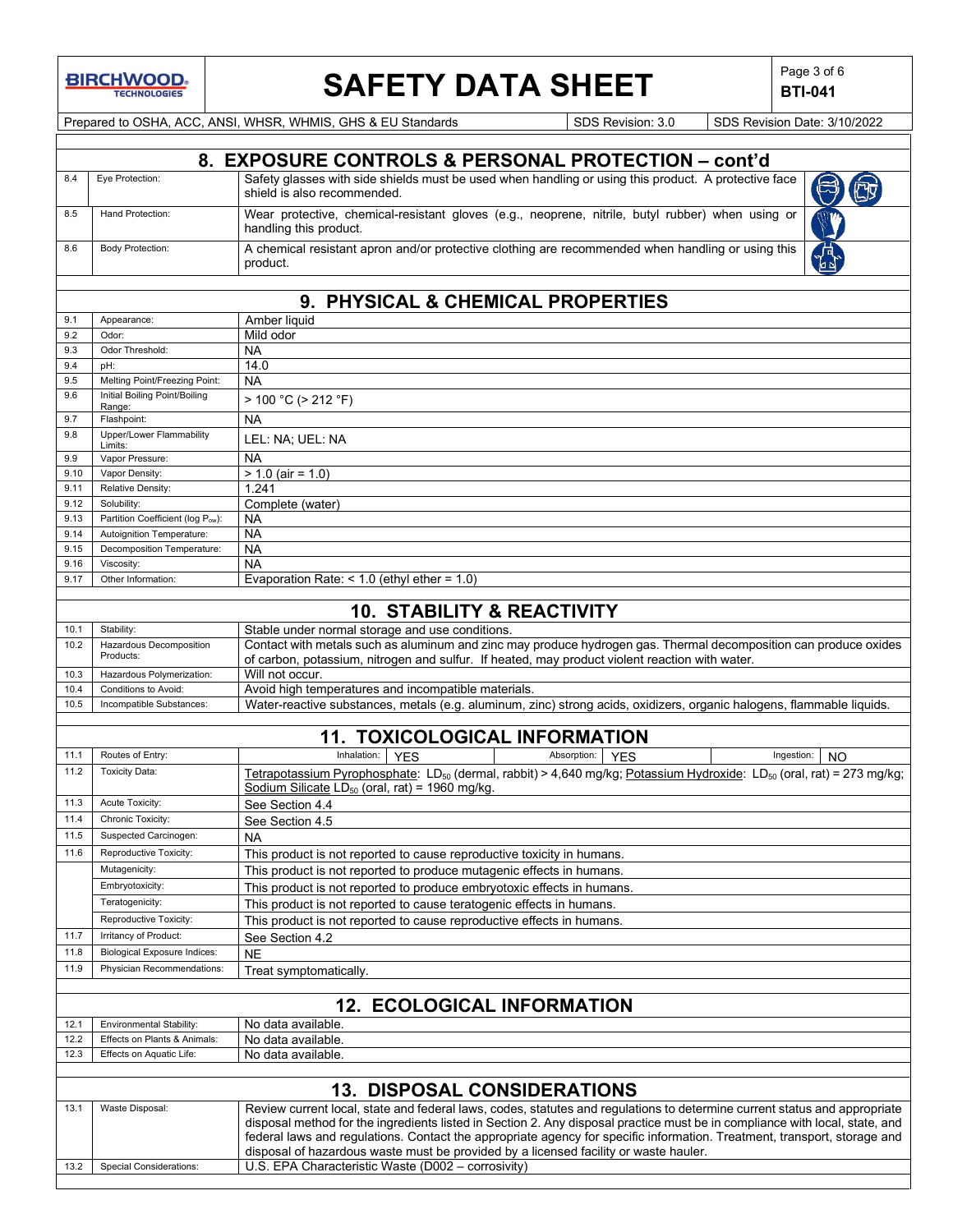

# **SAFETY DATA SHEET**  $\left|\begin{array}{c} \text{Page 4 of 6} \\ \text{BTI-041} \end{array}\right|$

**BTI-041**

Prepared to OSHA, ACC, ANSI, WHSR, WHMIS, GHS & EU Standards Superinted SDS Revision: 3.0 SDS Revision Date: 3/10/2022

|      |                      | <b>14. TRANSPORTATION INFORMATION</b>                                                                                                                |           |
|------|----------------------|------------------------------------------------------------------------------------------------------------------------------------------------------|-----------|
|      |                      | The basic description (ID Number, proper shipping name, hazard class & division, packing group) is shown for each mode of transportation. Additional |           |
|      |                      | descriptive information may be required by 49 CFR, IATA/ICAO, IMDG and the CTDGR.                                                                    |           |
| 14.1 | 49 CFR (GND):        | UN3266, CORROSIVE LIQUIDS, BASIC, INORGANIC, N.O.S. (potassium hydroxide, tetrapotassium                                                             |           |
|      |                      | pyrophosphate), 8, II, LTD QTY (IP VOL ≤ 1.0 L)                                                                                                      |           |
| 14.2 | IATA (AIR):          | UN3266, CORROSIVE LIQUIDS, BASIC, INORGANIC, N.O.S. (potassium hydroxide, tetrapotassium                                                             |           |
|      |                      | pyrophosphate), 8, II, LTD QTY (IP VOL $\leq 0.1$ L)                                                                                                 |           |
| 14.3 | IMDG (OCN):          | UN3266, CORROSIVE LIQUIDS, BASIC, INORGANIC, N.O.S. (potassium hydroxide, tetrapotassium                                                             |           |
|      |                      | pyrophosphate), 8, II, LTD QTY (IP VOL ≤ 1.0 L)                                                                                                      |           |
| 14.4 | TDGR (Canadian GND): | UN3266, CORROSIVE LIQUIDS, BASIC, INORGANIC, N.O.S. (potassium hydroxide, tetrapotassium                                                             |           |
|      |                      | pyrophosphate), 8, II, LTD QTY (IP VOL ≤ 1.0 L)                                                                                                      | CORROSIVI |
| 14.5 | ADR/RID (EU):        | UN3266, CORROSIVE LIQUIDS, BASIC, INORGANIC, N.O.S. (potassium hydroxide, tetrapotassium                                                             |           |
|      |                      | pyrophosphate), 8, II, LTD QTY (IP VOL $\leq 1.0$ L)                                                                                                 |           |
| 14.6 | SCT (MEXICO):        | UN3266, LIQUIDOS CORROSIVOS, BASICO, INORGANICO, N.E.P. (hidroxido de potassio,                                                                      |           |
|      |                      | pirofosfato de potassio), 8, II, CANTIDAD LIMITADA, (IP VOL ≤ 1.0 L)                                                                                 |           |
| 14.7 | ADGR (AUS):          | UN3266, CORROSIVE LIQUIDS, BASIC, INORGANIC, N.O.S. (potassium hydroxide, tetrapotassium                                                             |           |
|      |                      | pyrophosphate), 8, II, LTD QTY (IP VOL ≤ 1.0 L)                                                                                                      |           |

### **15. REGULATORY INFORMATION**

| 15.1 | <b>SARA Reporting</b><br>Requirements: | This product does not contain any substances subject to SARA Title III, section 313 reporting requirements.                                                                                                                                                                                                                                                                                                                                                                                                                                                                                                                                                                                                                                                                                                                                                                                                                                                                                                                                                                                                                                                                                                                                                                                                                                                                                   |
|------|----------------------------------------|-----------------------------------------------------------------------------------------------------------------------------------------------------------------------------------------------------------------------------------------------------------------------------------------------------------------------------------------------------------------------------------------------------------------------------------------------------------------------------------------------------------------------------------------------------------------------------------------------------------------------------------------------------------------------------------------------------------------------------------------------------------------------------------------------------------------------------------------------------------------------------------------------------------------------------------------------------------------------------------------------------------------------------------------------------------------------------------------------------------------------------------------------------------------------------------------------------------------------------------------------------------------------------------------------------------------------------------------------------------------------------------------------|
| 15.2 | <b>SARA TPQ:</b>                       | <b>NA</b>                                                                                                                                                                                                                                                                                                                                                                                                                                                                                                                                                                                                                                                                                                                                                                                                                                                                                                                                                                                                                                                                                                                                                                                                                                                                                                                                                                                     |
| 15.3 | <b>TSCA Inventory Status:</b>          | The components of this product are listed on the TSCA Inventory.                                                                                                                                                                                                                                                                                                                                                                                                                                                                                                                                                                                                                                                                                                                                                                                                                                                                                                                                                                                                                                                                                                                                                                                                                                                                                                                              |
| 15.4 | <b>CERCLA Reportable Quantity:</b>     | Tetrapotassium Pyrophosphate: RQ 100 lbs (45.4 kg); Potassium Hydroxide: RQ 1,000 lbs (454 kg)                                                                                                                                                                                                                                                                                                                                                                                                                                                                                                                                                                                                                                                                                                                                                                                                                                                                                                                                                                                                                                                                                                                                                                                                                                                                                                |
| 15.5 | Other Federal Requirements:            | <b>NA</b>                                                                                                                                                                                                                                                                                                                                                                                                                                                                                                                                                                                                                                                                                                                                                                                                                                                                                                                                                                                                                                                                                                                                                                                                                                                                                                                                                                                     |
| 15.6 | Other Canadian Regulations:            | This product has been classified according to the hazard criteria of the HPR and the SDS contains<br>all of the information required by the HPR. The components of this product are listed on the<br>DSL/NDSL. None of the components of this product are listed on the Priorities Substances List.<br>WHMIS Class E (Corrosive Material), Class D2B (Materials Causing Other Toxic Effects).                                                                                                                                                                                                                                                                                                                                                                                                                                                                                                                                                                                                                                                                                                                                                                                                                                                                                                                                                                                                 |
| 15.7 | State Regulatory Information:          | Potassium Hydroxide is found on the following state criteria lists: Florida Toxic Substances List (FL), Massachusetts<br>Hazardous Substances List (MA), Minnesota Hazardous Substances List (MN), New Jersey Right-to-Know List (NJ),<br>Pennsylvania Right-to-Know List (PA), and Washington Permissible Exposures List (WA).<br>Sodium Silicate is found on the following state criteria lists: MA, NJ, PA.<br>Tetrapotassium Pyrophosphate is found on the following state criteria lists: NJ, PA.<br>Sodium Gluconate is found on the following state criteria lists: NJ, PA.<br>None of the ingredients in this product, present in a concentration of 1.0% or greater, are listed on any of the following<br>state criteria lists: California Proposition 65 (CA65), Delaware Air Quality Management List (DE), Florida Toxic<br>Substances List (FL), Massachusetts Hazardous Substances List (MA), Michigan Critical Substances List (MI), Minnesota<br>Hazardous Substances List (MN), New Jersey Right-to-Know List (NJ), New York Hazardous Substances List (NY),<br>Pennsylvania Right-to-Know List (PA), Washington Permissible Exposures List (WA), Wisconsin Hazardous Substances<br>List (WI). This product does not contain any chemicals known to the State of California to cause cancer or other<br>reproductive harm. For more information go to www.P65Warnings.ca.gov |
| 15.8 | Other Requirements:                    | This product is found on the following inventory lists: Australia - AICS, China – IECSC, Europe – ELINCS/EINEC,<br>Japan – ENCS; Korea – KECI; New Zealand – NZIoC; {Philippines – PICCS; USA – TSCA.                                                                                                                                                                                                                                                                                                                                                                                                                                                                                                                                                                                                                                                                                                                                                                                                                                                                                                                                                                                                                                                                                                                                                                                         |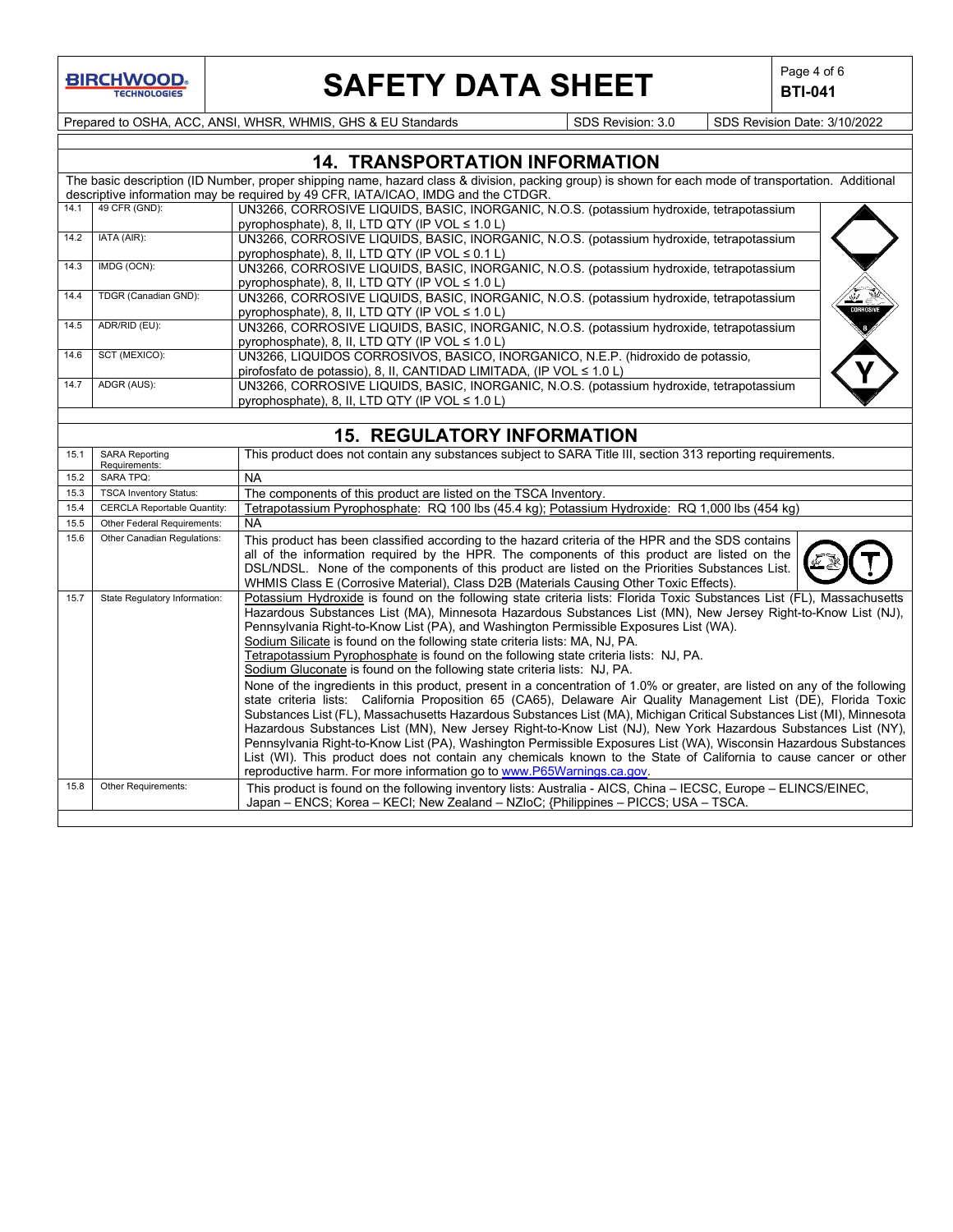**BIRCHWOOD** 

# **SAFETY DATA SHEET**  $\left|\begin{array}{c} \text{Page 5 of 6} \\ \text{BIT-041} \end{array}\right|$

**BTI-041**

Prepared to OSHA, ACC, ANSI, WHSR, WHMIS, GHS & EU Standards Superinted SDS Revision: 3.0 SDS Revision Date: 3/10/2022

|      | <b>16. OTHER INFORMATION</b> |                                                                                                                                                                                                                                                                                                                                                                                                                                                                                                                                                                                                                                                                                                                                                                                                                                                                                                                                                                                   |                                                                                                                                                                                                                                                                                                                                                                                                                                                                                                                                                                                                                                                                                                                                              |  |  |
|------|------------------------------|-----------------------------------------------------------------------------------------------------------------------------------------------------------------------------------------------------------------------------------------------------------------------------------------------------------------------------------------------------------------------------------------------------------------------------------------------------------------------------------------------------------------------------------------------------------------------------------------------------------------------------------------------------------------------------------------------------------------------------------------------------------------------------------------------------------------------------------------------------------------------------------------------------------------------------------------------------------------------------------|----------------------------------------------------------------------------------------------------------------------------------------------------------------------------------------------------------------------------------------------------------------------------------------------------------------------------------------------------------------------------------------------------------------------------------------------------------------------------------------------------------------------------------------------------------------------------------------------------------------------------------------------------------------------------------------------------------------------------------------------|--|--|
| 16.1 | Other Information:           | DANGER! HARMUL IF SWALLOWED. CAUSES SEVERE SKIN BURNS AND EYE DAMAGE. Obtain, read, and follow<br>all safety instructions before use. Do not breathe dust or mist. Wash thoroughly with soap and water after handling. Do<br>not eat, drink, or smoke when using this product. Wear protective gloves/ protective clothing /eye protection / face<br>protection. IF SWALLOWED: Rinse mouth. Do NOT induce vomiting. IF ON SKIN: Take off immediately all contaminated<br>clothing. Immediately rinse with water for several minutes. Wash contaminated clothing before reuse. IF INHALED:<br>Remove person to fresh air and keep comfortable for breathing. Get emergency medical help immediately. IF IN EYES:<br>Rinse cautiously with water for several minutes. Remove contact lenses, if present and easy to do. Continue rinsing.<br>Specific treatment see section 4 (first aid) of this SDS or container label. Store locked up.<br><b>KEEP OUT OF REACH OF CHILDREN.</b> |                                                                                                                                                                                                                                                                                                                                                                                                                                                                                                                                                                                                                                                                                                                                              |  |  |
| 16.2 | Terms & Definitions:         | See last page of this Safety Data Sheet.                                                                                                                                                                                                                                                                                                                                                                                                                                                                                                                                                                                                                                                                                                                                                                                                                                                                                                                                          |                                                                                                                                                                                                                                                                                                                                                                                                                                                                                                                                                                                                                                                                                                                                              |  |  |
| 16.3 | Disclaimer:                  | edition.                                                                                                                                                                                                                                                                                                                                                                                                                                                                                                                                                                                                                                                                                                                                                                                                                                                                                                                                                                          | This Safety Data Sheet is offered pursuant to OSHA's Hazard Communication Standard, 29 CFR §1910.1200. Other<br>government regulations must be reviewed for applicability to this product. To the best of ShipMate's & Birchwood<br>Technologies' knowledge, the information contained herein is reliable and accurate as of this date; however, accuracy,<br>suitability or completeness is not guaranteed and no warranties of any type, either expressed or implied, are provided.<br>The information contained herein relates only to the specific product(s). If this product(s) is combined with other materials,<br>all component properties must be considered. Data may be changed from time to time. Be sure to consult the latest |  |  |
| 16.4 | Prepared for:                | <b>Birchwood Technologies</b><br>7900 Fuller Road<br>Eden Prairie, MN 55344 USA<br>Tel: +1 (952) 937-7900<br>Fax: +1 (952) 937-7979<br>http://www.birchwoodtechnologies.com                                                                                                                                                                                                                                                                                                                                                                                                                                                                                                                                                                                                                                                                                                                                                                                                       | <b>BIRCHWOOD</b><br><b>TECHNOLOGIES</b>                                                                                                                                                                                                                                                                                                                                                                                                                                                                                                                                                                                                                                                                                                      |  |  |
| 16.5 | Prepared by:                 | ShipMate, Inc.<br>P.O. Box 787<br>Sisters, Oregon 97759-0787 USA<br>Tel: +1 (310) 370-3600<br>Fax: +1 (310) 370-5700<br>http://www.shipmate.com                                                                                                                                                                                                                                                                                                                                                                                                                                                                                                                                                                                                                                                                                                                                                                                                                                   | <b>Jangerous Goods</b><br>Training & Consulting                                                                                                                                                                                                                                                                                                                                                                                                                                                                                                                                                                                                                                                                                              |  |  |